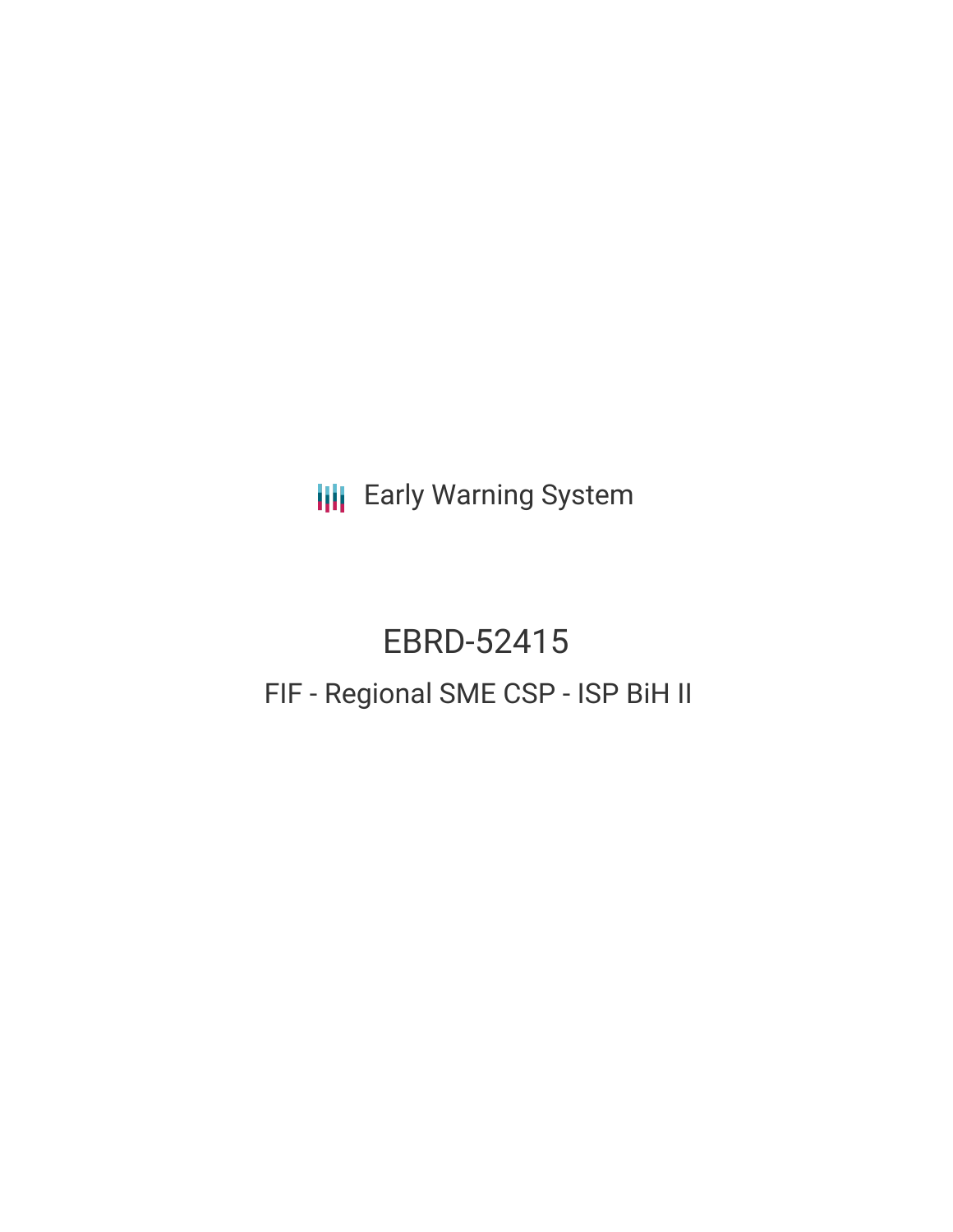

# **Quick Facts**

| <b>Countries</b>              | Bosnia and Herzegovina                                  |
|-------------------------------|---------------------------------------------------------|
| <b>Financial Institutions</b> | European Bank for Reconstruction and Development (EBRD) |
| <b>Status</b>                 | Approved                                                |
| <b>Bank Risk Rating</b>       | FI                                                      |
| <b>Voting Date</b>            | 2020-11-24                                              |
| <b>Borrower</b>               | INTESA SANPAOLO BANKA DD BOSNIA AND HERZEGOVINA         |
| <b>Sectors</b>                | Finance                                                 |
| <b>Investment Type(s)</b>     | Loan                                                    |
| <b>Loan Amount (USD)</b>      | $$11.90$ million                                        |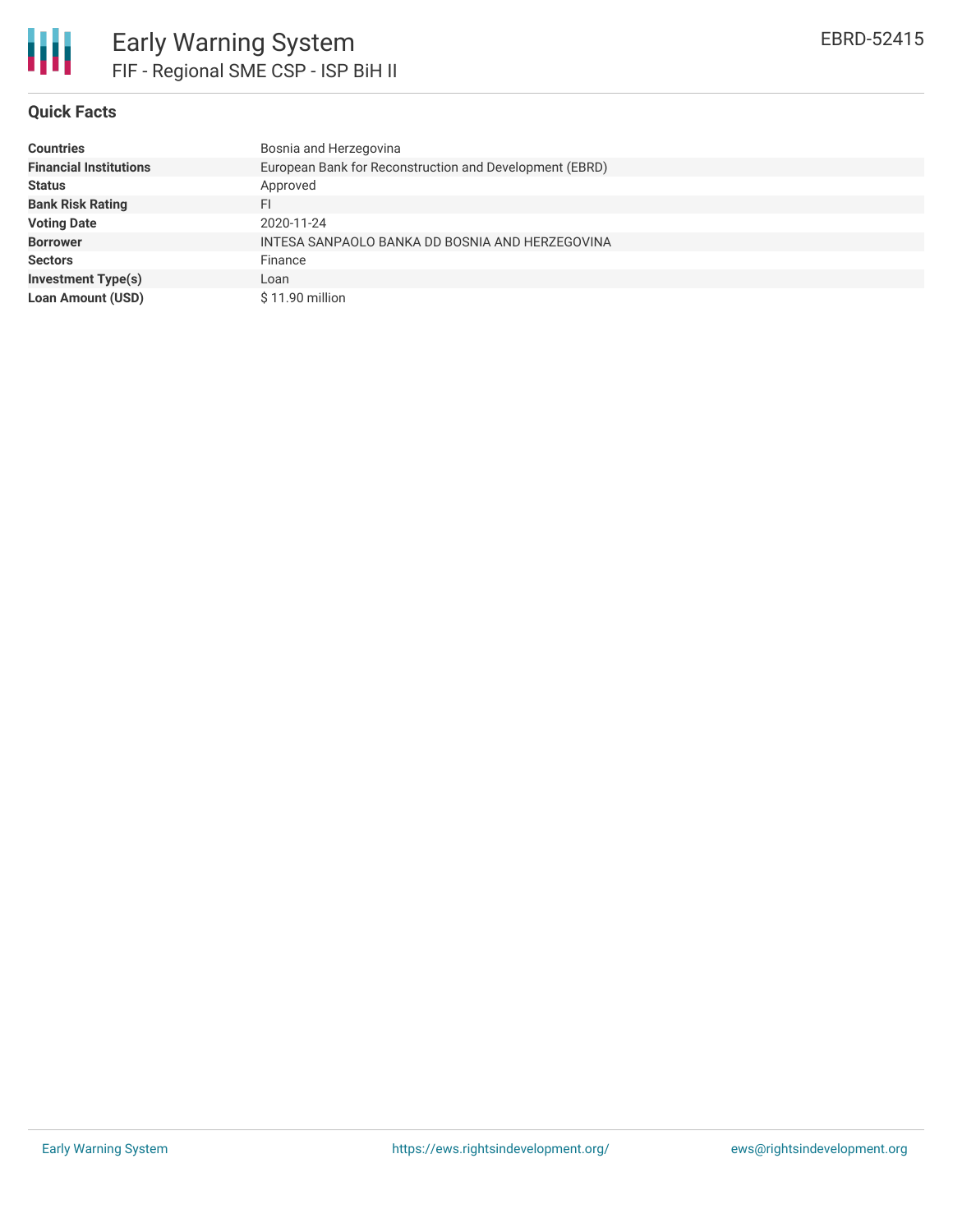

## **Project Description**

This loan to Intesa Sanpaolo Bank d.d. Bosnia i Herzegovina will support investments to SMEs to upgrade production facilities and comply with EU Directives in the field of environmental protection, workers' and product safety and product quality. The investments will be selected based on the technical and financial eligibility criteria set forth in the Policy Statement for the Western Balkans SME Competitiveness Support Programme (CSP WB). Support to SMEs is tailored as a combination of access to finance with TC and non-TC assistance.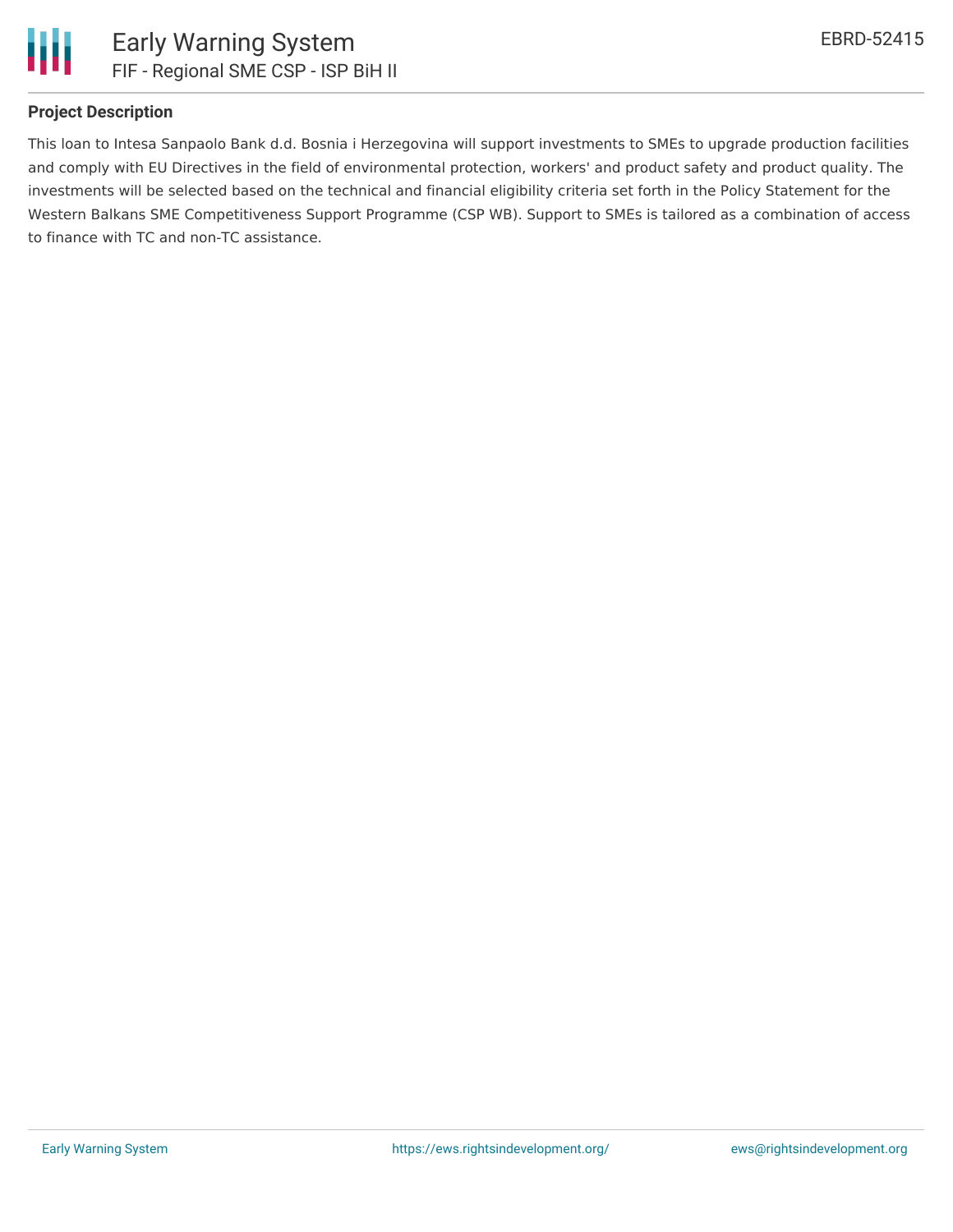

## **Investment Description**

European Bank for Reconstruction and Development (EBRD)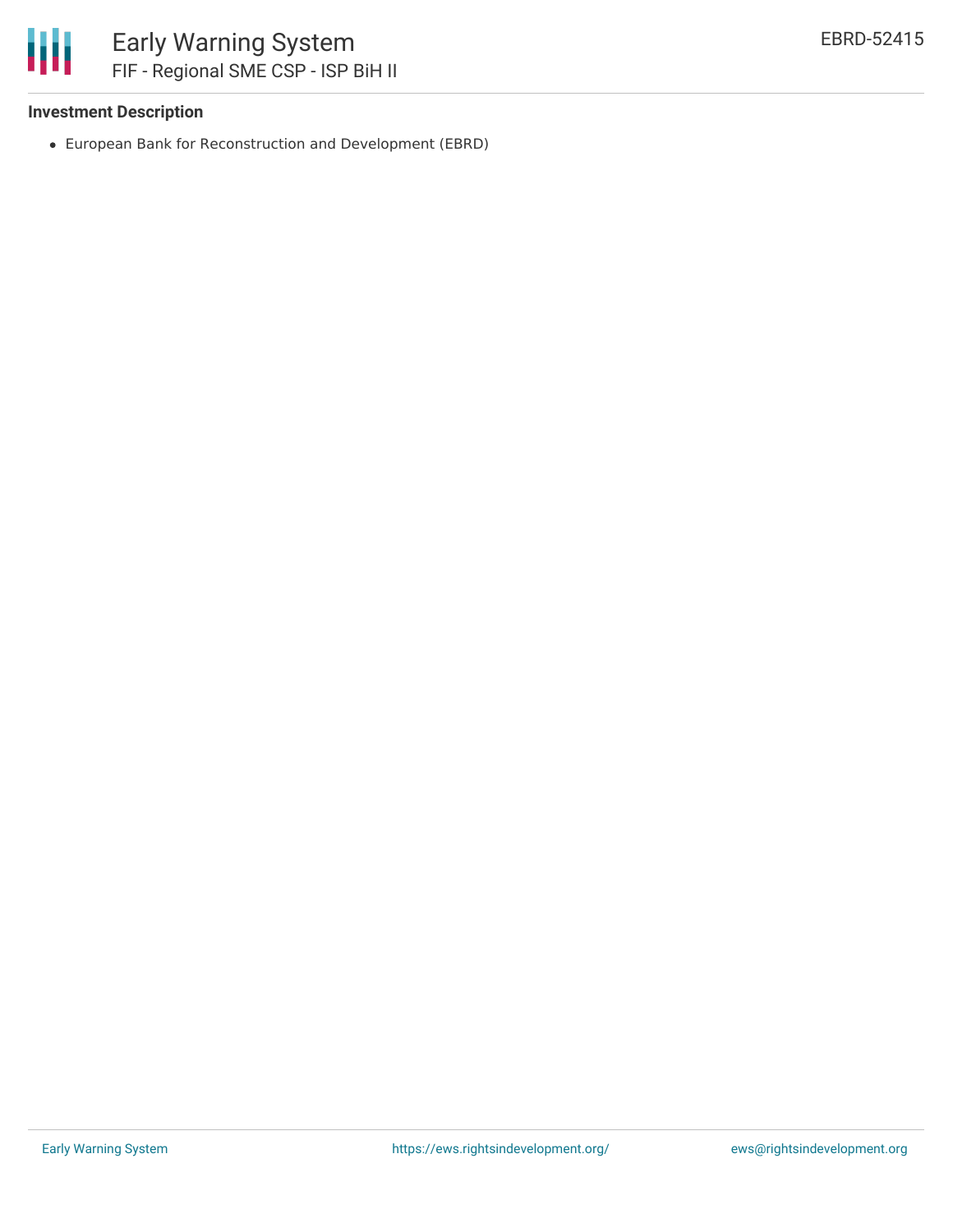

Murat Cengic murat.cengic@intesasanpaolobanka.ba +387 33 49 77 11 +387 33 49 78 18

ACCESS TO INFORMATION

You can request information by emailing: accessinfo@ebrd.com or by using this electronic form: https://www.ebrd.com/eform/information-request

#### ACCOUNTABILITY MECHANISM OF EBRD

The Project Complaint Mechanism (PCM) is the independent complaint mechanism and fact-finding body for people who have been or are likely to be adversely affected by an European Bank for Reconstruction and Development (EBRD)-financed project. If you submit a complaint to the PCM, it may assess compliance with EBRD's own policies and procedures to prevent harm to the environment or communities or it may assist you in resolving the problem that led to the complaint through a dialogue with those implementing the project. Additionally, the PCM has the authority to recommend a project be suspended in the event that harm is imminent.

You can contact the PCM at: pcm@ebrd.com or you can submit a complaint online using an online form at: http://www.ebrd.com/eform/pcm/complaint\_form?language=en

You can learn more about the PCM and how to file a complaint at: http://www.ebrd.com/work-with-us/project-finance/projectcomplaint-mechanism.html